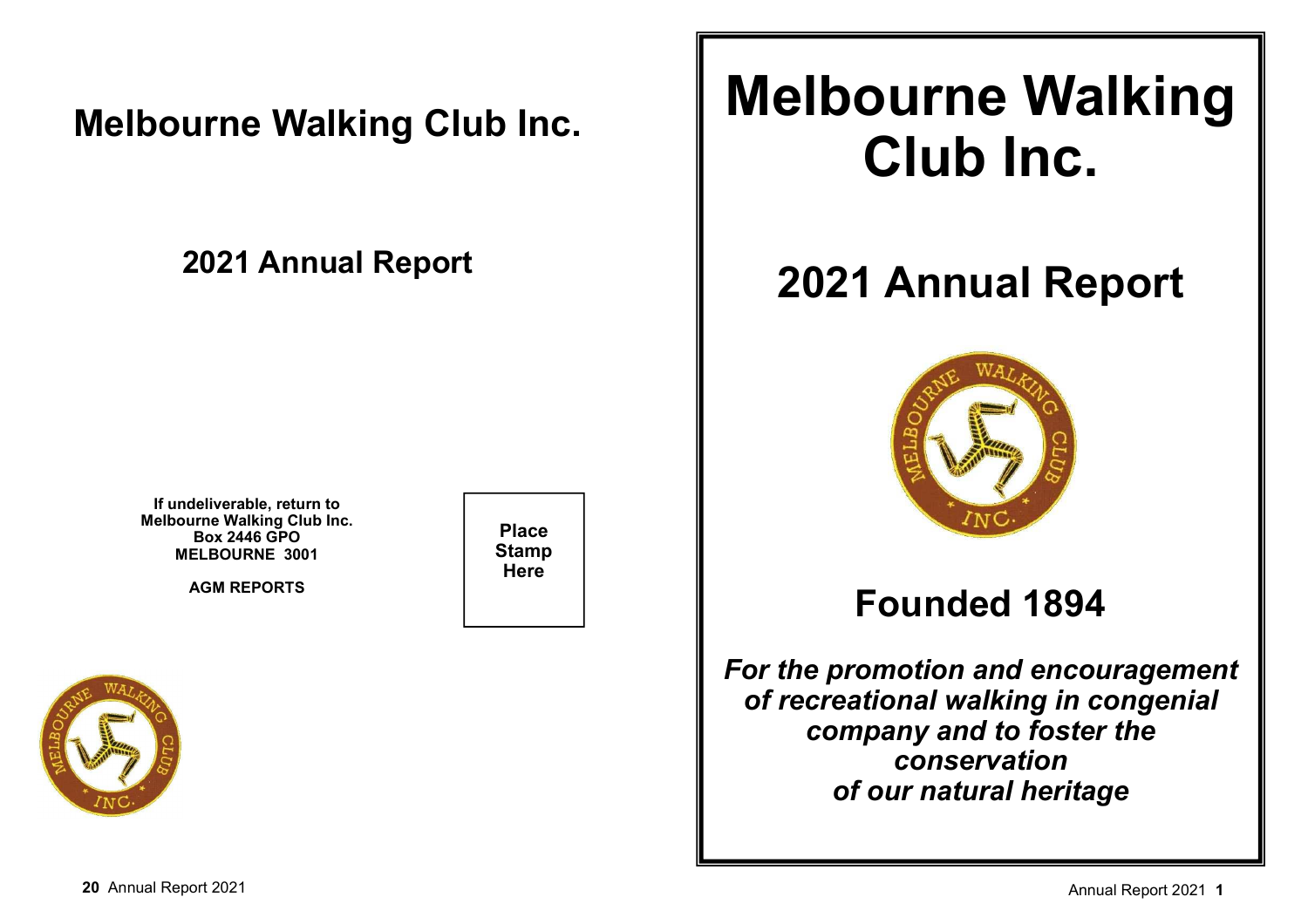## **President's Report - 2020 / 2021**

As we all know the last year has been challenging and difficult for everyone because of the ongoing Covid 19 pandemic. The lockdowns and restrictions have meant that many Club walks were either postponed or cancelled during the year. This included both weekday and Sunday walks. The ski season at Mt Buller was also severely disrupted and most winter bookings at the lodge were unfortunately cancelled. This follows on from a similarly disrupted ski season in the previous year. Visits to the Walter Briggs Hut at Mt Donna Buang were also limited by the restrictions. We all look forward to the return of our normal walks program and activities as the restrictions gradually ease.

Despite all of the above the good news is that there were still many occasions during the year when members were able to walk together and to enjoy each other's company. Apart from the regular walks some of the highlights have included a Club trip to the Mt Buller lodge in March, a record attendance at the Open Day at the Walter Briggs Hut in April, the very successful combined walk with the Melbourne Women's Walking Club in May, the Skier's Walk in May and the completion of the initial series of one day walks along the Goldfields Track in Central Victoria between March and June.

I also note the participation of a small group of members in a Remote Area First Aid course in March which was made possible by a successful grant application to the Victorian government. Another development during the year has been the implementation of a new online booking system for the ski lodge thanks to the efforts of the Mt Buller Lodge Subcommittee.

The other good news is that the overall membership of the Club has remained fairly constant at about 270 and pleasingly the number of women members continues to increase. We now have about 40 female members of the Club with two currently on the Executive Committee.

The major achievement during the past year has been the successful completion of the strategic review of the Club's operations and activities and the implementation of its recommendations by the Executive Committee. A new subcommittee was set up for the purpose of conducting the review. The aim was to consider ways to reform the Club by increasing member participation in Club activities and also to attract new members to join the Club.

Members will be aware that a questionnaire was sent to all members last year and the feedback was carefully considered and analysed. The main recommendation was to change the structure of the administration of the Club by forming two new subcommittees; an Activities Subcommittee and a Marketing Subcommittee. Both of these have now been established and are working to achieve our goals. The Club now has a Facebook page, an updated Circular and a refreshed website thanks to the Marketing Subcommittee.

## **MWC Marketing Sub Committee Report2020/2021**

It is with pleasure that I prepare this report on behalf of the clubs new Marketing Sub-committee. The need to promote and market the club and its activities to both our members and to the wider community came out the strategic plan recommendations undertaken in 2019/2020 , and the survey of our members.

Early on the sub committee identified our objectives for the marketing team would be to add to our existing promotional materials without losing any of the current offerings. We also sought to modernise and tweak our publications, and to add some new social media opportunities to contact members , and for potential members to contact us.

So, we have created a fresh new banner head for all promotional materials, we have created a Facebook page where members can update photos of walks, promote future activities, and further publish matters of interest to members!

We have worked closely with our editor on some small changes to The Circular which give it a fresh look! We also intend to provide more stories for publication!

We have also cooperated closely with the Mt.Buller team to devise new ways for members and friends to stay at the lodge more along the lines of private accomodation to increase patronage and hence income (much needed due to the unforeseen Covid closures so heavily and unexpectedly impacting the bottom \$ line).

We intend in the coming year to look at further opportunities to promote the club to potential mid week and weekend walkers. Its been a good start - lets hope we can get back on the track soon and promote our upcoming activities..!

Richard Simpson

Marketing subcommittee convenor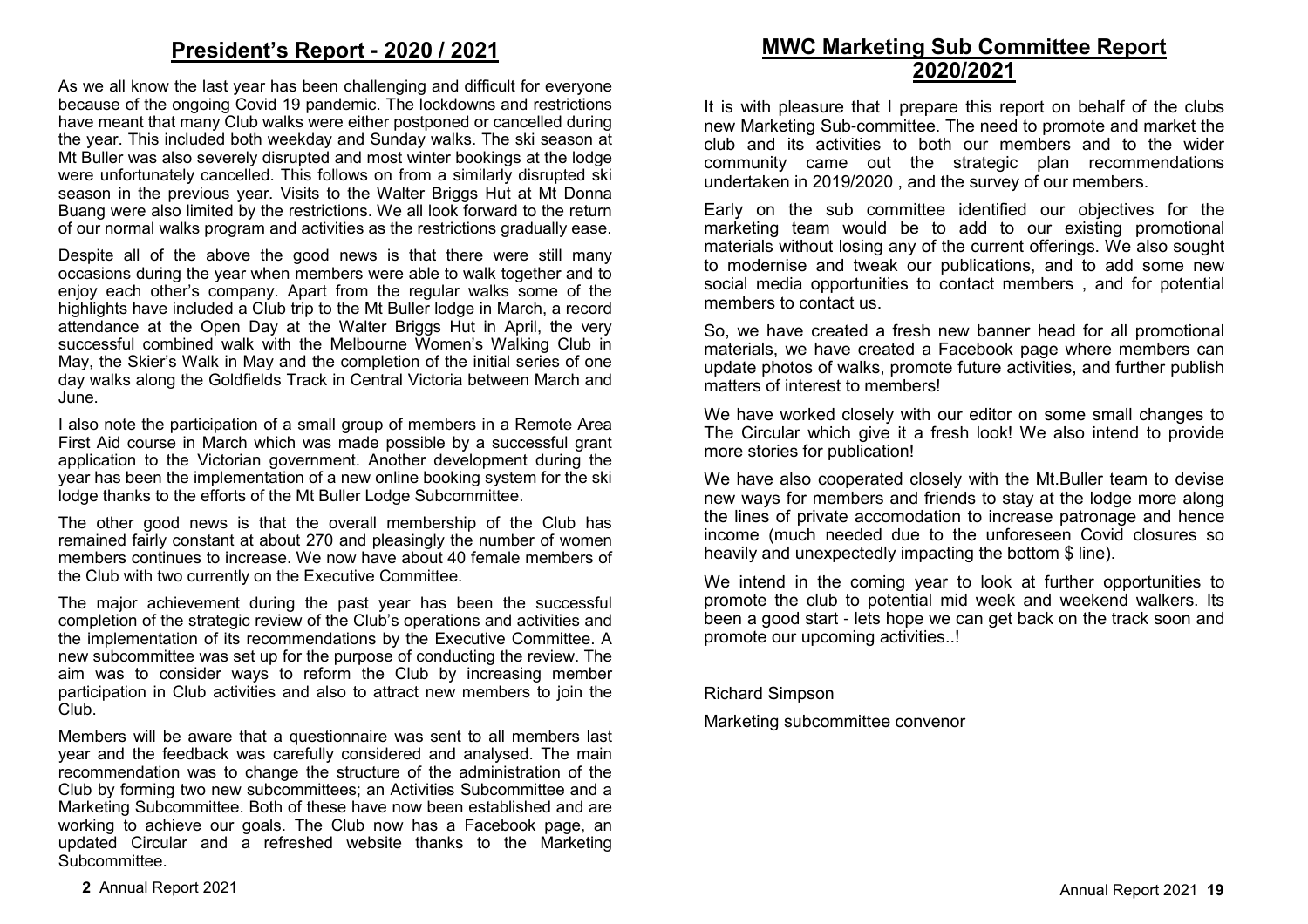## **Website Report**

The Club's website continues to attract interest from both Club members and non-members. Last year, on average each month about 65 different people viewed the website, with 75% of them being new visitors (i.e. ones who hadn't visited our website before). Each individual on average viewed about 3½ different pages per visit.

Eagle-eyed website visitors may have noticed that there is a new banner on the website's home page. Our thanks go to the new Marketing Subcommittee for the design.

The webmaster is currently scanning all old copies of *The Melbourne Walker*, the Club's annual magazine, which was published annually from 1929 to 1991. The editions scanned so far are available for viewing or download on the Club's website at:

#### **www.melbournewalkingclub.org/photo-gallery/the-melbourne-walker**

More editions will be added in due course.

The Walks Status page has a listing of all walks for the following few months, with contact details and the status of the walk:

**http://www.melbournewalkingclub.org/activities/walk-status**

This page will continue to be updated at regular intervals or whenever walks are cancelled or amended. Please refer to it during Covid lockdowns.

The monthly circulars and activities programs are available on the website as soon as they are published. Back issues are kept online for one year.

There are links to photos, videos etc. from the Clubs website at:

#### **http://www.melbournewalkingclub.org/photo-gallery/archives**

Thank you to all those members who sent photos and videos for me to add. Any more members with photos, videos or other items related to the Club or bushwalking in general (in digital format, e.g. JPG, MP3, DVD or MP4), who are willing to share them with other Club members, are urged to contact Charlie Freedman:

Phone **0415 558 249**or email: **webmaster@melbournewalkingclub.org**

**Charlie Freedman - Webmaster**

One important initiative emerging from the strategic review is a new scheme to encourage more people to stay at the Mt Buller lodge during the summer. Given the winter lockdowns and subsequent loss of revenue it is extremely important that more use is made of the lodge during the summer months. The "exclusive use" initiative for members and their families and friends makes staying at the lodge an even more attractive proposition and I encourage all members to consider the lodge as a summer holiday destination. The lodge is a wonderful asset for the club and it is there to be used and enjoyed by all members throughout the year. Details and booking arrangements for the new initiative appear in the Circular.

Throughout the entire year the Club's Executive Committee has continued to meet every two months with much use made of video conferencing. This has worked well and at every meeting many different issues are discussed covering all aspects of the Club's operations and activities. The members of the Committee also stay in regular email and telephone contact and we always welcome comments and questions from members.

I thank all of the members of the Executive Committee for their contribution to the Club during the year. They consist of Charlie Freedman (Senior Vice President, Circular Editor and Website Administrator), Terry Simpson (Treasurer), Jenny Hosking (Activities Officer), John Rankin (Membership Officer), Michael Corrigan (Secretary), David Jones (Convenor of the Mt Buller Lodge), my wife Kim Rosen (Convenor of the Walter Briggs Hut and the Sunday Walks Co-Ordinator) and Richard Simpson (General Committee Member and Convenor of the Marketing Subcommittee).

I also thank all the other people who have served on sub-committees during the year especially the Mt Buller Lodge Sub-Committee, and the Mt Donna Buang Hut Sub-Committee. I particularly thank the three other members of the Strategic Review Subcommittee, David Watkins, Terry Simpson and Richard Simpson for all the work they did and the assistance which they provided over many months to complete the Strategic Review. Finally, I thank all of the members who have acted as walk leaders during the year on both the metropolitan and country walks and those members who have acted as leaders at the ski lodge. Many other members of the Club have also helped organize walks during the week and their assistance is also most appreciated

> **Trevor RosenPresidentMelbourne Walking Club**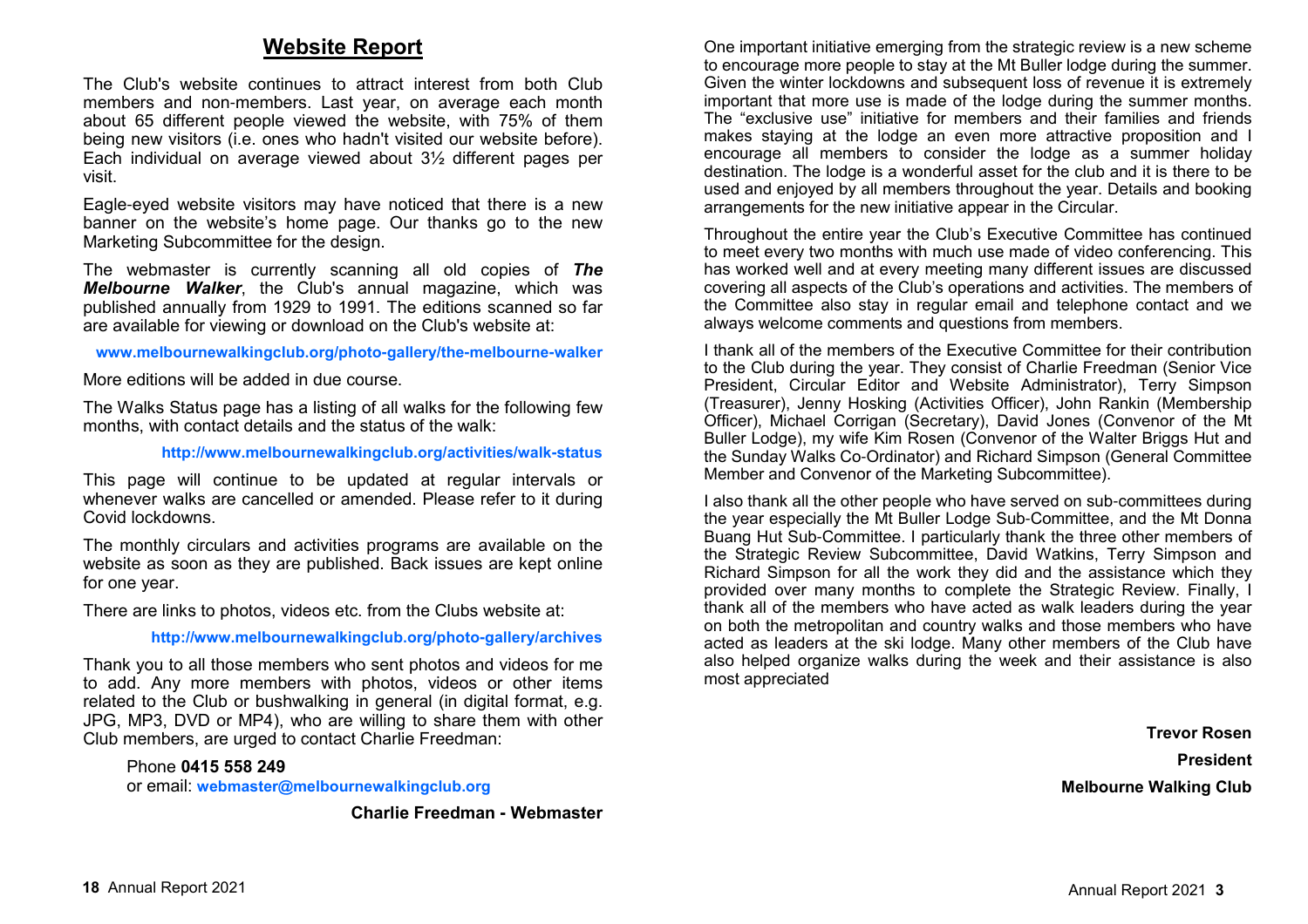Refer to table on **Page 5**.

During the year 68 events were held.

- Number attending at least one event .................. 115
- Number participating in 5 or more events ........... 38
- Number participating in 10 or more events ......... 23
- Number participating in 20 or more events ......... 11

Member participation for the year was 42.3%. The statistics reflect an increase in member participation in the past year of approx. 5%, despite many walks being cancelled or limited participation due to government covid-19 restrictions in July to October 2020, March 2021 and May to June 2021. Two events attracted substantial participation by members. Firstly, 35 members and visitors attended the naming of the Lance Cranage Woodshed at Walter Briggs Hut. Secondly, 40 members and visitors attended the combined walk with the Melbourne Women's Walking Club at Seawinds, Arthurs Seat. A successful base undercover at Mt Buller was held over the Labour Day long weekend and an attempt to walk the 210km Goldfields Track was impacted by severe storms and covid-19 travel restrictions.

Once again huge thanks to David Watkins and Oliver Lucas for the Wednesday Metro walks, Ron Anderson for the Peninsula walks, Graeme Barker for the 3rd Wednesday walks, Gordon Proudfoot for the Easy Metro walks and Kim Rosen for the Sunday walks. Special thanks to David Watkins for collecting and preparing all the statistics relating to walk program and included with this report.

Another huge thanks to MWC members who have led walks in the past year; Ron Anderson, Bruce Armstrong, Doug Connell, Gordon Proudfoot, Keith Tupper, David Watkins, Alan Manzoori, Arthur Robertson, Jim Cone, Marsha Rankin, Oliver Lucas, David Blackwell, Gordon de Navi, Trevor Rosen, Kim Rosen, Jim Smith, Richard Bowen, Terry Simpson, Stewart Stanlake, Alex Hordijenko, Peter O'Donoghue, Stuart Galloway, Colin Crook, Don Ziino, John Rankin, Les Littlejohn, Wayne Hansen, Travis Clark, Charlie Freedman, Michael Corrigan, Ian Tregear, John Ackerman, Brett Hayton, Tony Cagney, Richard Simpson, Miles Pierce, David Jones and myself.

At the time of writing this report, Metro Melbourne is still in lockdown. The Roadmap to Recovery indicates that MWC should be able to resume its Activity Program unrestricted by 5 November when 80% of the Victorian population aged 16+ are vaccinated.

Hope to see you on the trails soon.

#### **Jenny Hosking - Activities Officer**

Membership was slightly down for the year with a total of 267 at 30 June. Trends for the last six years are shown in the table below:

| 2020/21 |     |     | 2019/20 2018/19 2017/18 2016/17 |     | 2015/16 |
|---------|-----|-----|---------------------------------|-----|---------|
| 267     | 282 | 280 | 277                             | 273 | 270     |

As at 30 September, Membership was 269, which includes 39 women Members and 16 Life Members. The median age of Members is 65 years, which means that half our Members are under 65.

Since 30 June 2020, we have had 9 new Members and 20 resignations. Four Members have passed away. New Members are down from previous years because of the continued lockdown restrictions and the lack of opportunity for Visitors to walk. Details of membership changes are as follows:

**New Members (1/7/20 – 30/9/21):** Gabrielle Vecchio, Genevieve Webb, Tony Green, Neale Oxley, Lauris Hergt, Karen Stewart, Ingrid Green, Rebecca Verkes, Robbie Verkes.

**Resignations (1/7/20 – 30/9/21):** Charles Anderson (2005), Lisa Apfel (2017), James Jamieson (1993), John Hall (2011), Frank Johns (2014), Liam Jukes (2015), Daniel Waffler (2018), Bruce Heath (2005), Nigel Smart (2003), Gordon Young (1992), Ted Porter (2005), Brian Dawes (1992), Helen Tucker (2018), Richard Edmund (2010), Carl Nielsen (1980), Tony Roberts (1993), Ken Launder (2006), Nicole Kemp (2016), Ian Kemp (2012).

**Deceased (1/7/20 – 30/9/21):** Keith Holmes (1973), Peter Schulz (2001), Garth Lamey (1991), Lance Cranage (LM, 1976).

I would like to again thank all Leaders for sending me their Blue Sheets promptly, or handing them to me on walks. It is from the Visitors list on the Blue sheet that we identify potential new members to whom I send information about the Club and, after four walks, an invitation to apply to join the Club.

### **John Rankin - Membership Officer**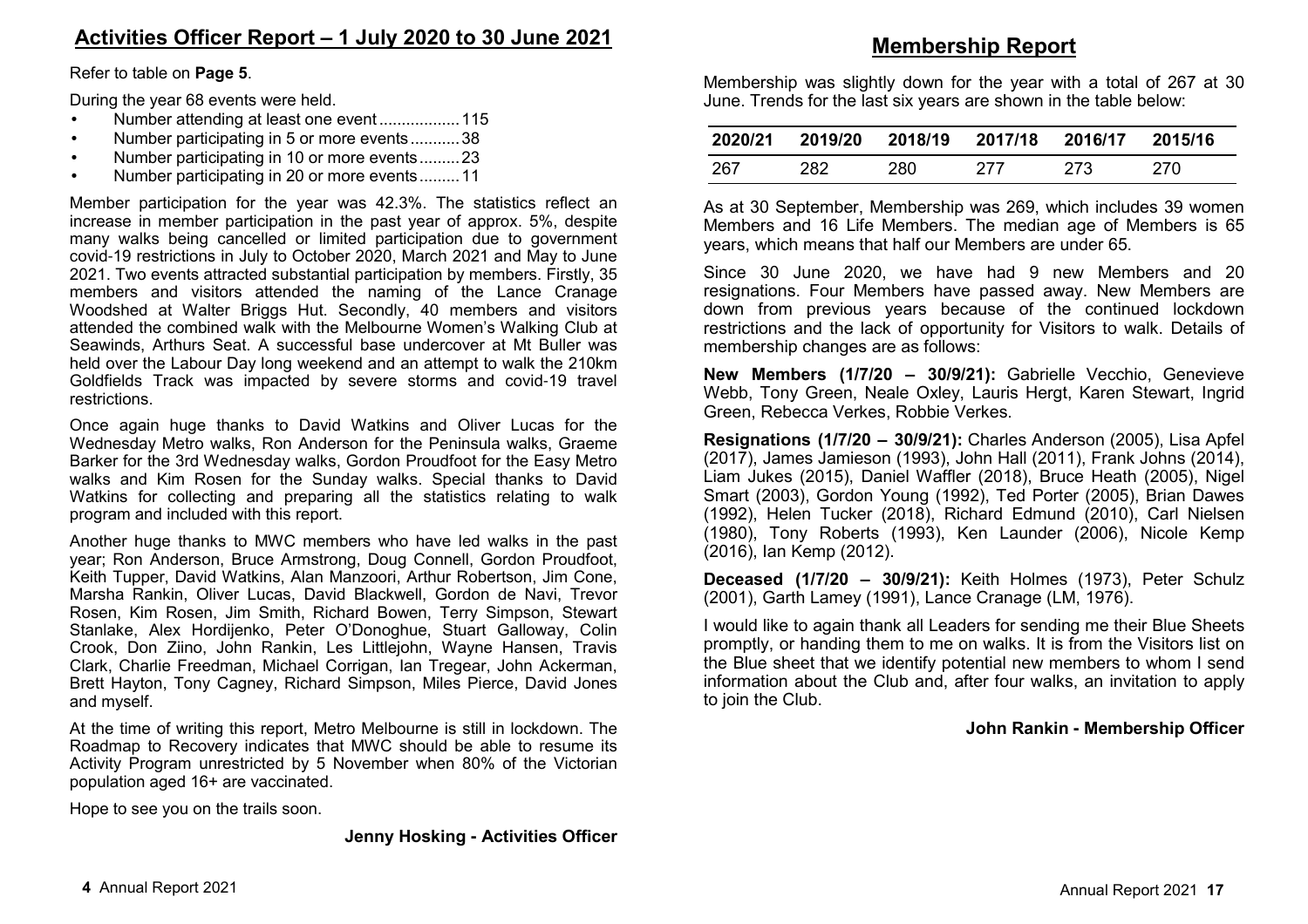Lance's extended family and several invited members also attended the hut on 8 May to bury his ashes near the hut as he had requested. This was followed by a celebratory afternoon tea in front of the open fire in the hut.

#### **MAINTENANCE**

 Last summer saw the completion of the painting of the exterior of the hut and the new woodshed. Member and plumber Bruce Whorlton attended the hut in March to replace the guttering and downpipe to the internal water tank. He also removed a pile of scrap metal from the site.

The only exterior painting left to complete this summer is that of the outside toilet. We are planning to complete the marking of a track from the hut to the Ben Cairn Road.

#### **EXPENDITURE**

| Spend                                  | Amount    | Comment                                                                 |
|----------------------------------------|-----------|-------------------------------------------------------------------------|
| Materials for construction of woodshed | \$129.52  | Reimbursement to Lance Cranage                                          |
| Weed killer                            | \$31.86   |                                                                         |
| Rent                                   | \$0.00    | Nil rent charged                                                        |
| Insurance excess reduction fee         | \$0.00    | Reduces the excess to be paid on a<br>claim from \$25,000 to \$500.     |
| Catering - Open Day 18/4/21            | \$125.98  |                                                                         |
| ABC Plumbing & Gasfitting 19/3/21      | \$1276.00 | Colorbond guttering, downpipe, roof<br>repairs & removal of scrap metal |
| Paint                                  | \$366.05  | Paint for exterior of hut                                               |
| Wooden sign                            | \$70.00   | Sign for woodshed                                                       |
| Total                                  | \$1999.41 |                                                                         |

#### **FUTURE EVENTS**

Another special Open Day and lunch will be held at the hut on Sunday 5th December. This will be a club Christmas celebration as well as the 80th Anniversary of the Opening of the "new" Walter Briggs Hut in November 1941. An OBE presentation will take place.

#### **THANK YOU**

 Thank you to the enthusiastic members of the subcommittee and to all the other members of the club who have visited the hut over the last twelve months. The Walter Briggs Hut is always a very special place to visit in its pristine setting.

**Kim Rosen - Convenor**

#### **Annual Statistics Report**

#### **1 July 2020 to 30 June 2021**

|                               |                          | <b>Total</b><br><b>Attendances</b> |                          | <b>Averages</b> |                 |                          |                          |                          |                 |
|-------------------------------|--------------------------|------------------------------------|--------------------------|-----------------|-----------------|--------------------------|--------------------------|--------------------------|-----------------|
| <b>Activity</b>               | Total<br><b>Events</b>   | <b>Members</b>                     | <b>Visitors</b>          | 20/21           | 19/20           | 18/19                    | 17/18                    | 16/17                    | 15/16           |
| Wed Metro                     | 29                       | 325                                | 31                       | 12              | $\overline{12}$ | $\overline{15}$          | 17                       | 16                       | 17              |
| Wed Pres Walk                 | canc                     | $\overline{\phantom{a}}$           | $\overline{\phantom{a}}$ | $\sim$          | 30              | 36                       | 31                       | 37                       | 47              |
| Wed 3rd                       | 7                        | 59                                 | $\overline{6}$           | 9               | 14              | 16                       | 16                       | 18                       | 18              |
| Mon Peninsula                 | $\overline{6}$           | 50                                 | $\overline{6}$           | 9               | 10              | 10                       | 10                       | 10                       | 12              |
| Mon Metro                     | $\overline{6}$           | 69                                 | 8                        | 13              | 10              | 9                        | $\overline{11}$          | 15                       | $\overline{11}$ |
| Mon Easy                      | $\overline{4}$           | 50                                 | $\overline{5}$           | 14              | 10              | 14                       | 13                       | $\overline{15}$          | 15              |
| <b>Sunday Country</b>         | 12                       | 103                                | $\overline{31}$          | $\overline{11}$ | 13              | 16                       | 13                       | $\overline{11}$          | $\overline{14}$ |
| Combined MWWC                 | $\overline{1}$           | 25                                 | $\overline{15}$          | 40              | ÷,              | $\overline{11}$          | 17                       | 32                       | 27              |
| <b>Walter Briggs</b>          | $\overline{2}$           | $\overline{31}$                    | 10                       | $\overline{21}$ | 6               | 5                        | $\overline{4}$           | $\overline{6}$           | $\overline{11}$ |
| <b>Bike Ride</b>              | $\overline{a}$           | $\overline{a}$                     | $\overline{a}$           |                 | ÷,              | $\overline{a}$           |                          | $\overline{7}$           | $\overline{7}$  |
| O/Night Pack                  | $\overline{\phantom{a}}$ | ÷,                                 | ÷,                       |                 | $\blacksquare$  | $\overline{\phantom{a}}$ | 9                        | $\blacksquare$           | $\frac{1}{2}$   |
| <b>Base Tents</b>             | ÷,                       | L.                                 | ÷,                       |                 | ÷,              | $\overline{a}$           | $\frac{1}{2}$            | $\overline{a}$           | $\overline{a}$  |
| <b>Base Undercover</b>        | $\mathbf{1}$             | 8                                  | $\overline{4}$           | 12              |                 | 13                       | 13                       | 9                        | 6               |
| <b>Extended Mixed</b><br>Tour | $\frac{1}{2}$            | ÷,                                 | ÷,                       |                 | ÷,              | $\overline{\phantom{a}}$ | $\overline{\phantom{a}}$ | $\overline{\phantom{a}}$ | 6               |
| <b>TOTAL</b>                  | 68                       | 720                                | 116                      |                 |                 |                          |                          |                          |                 |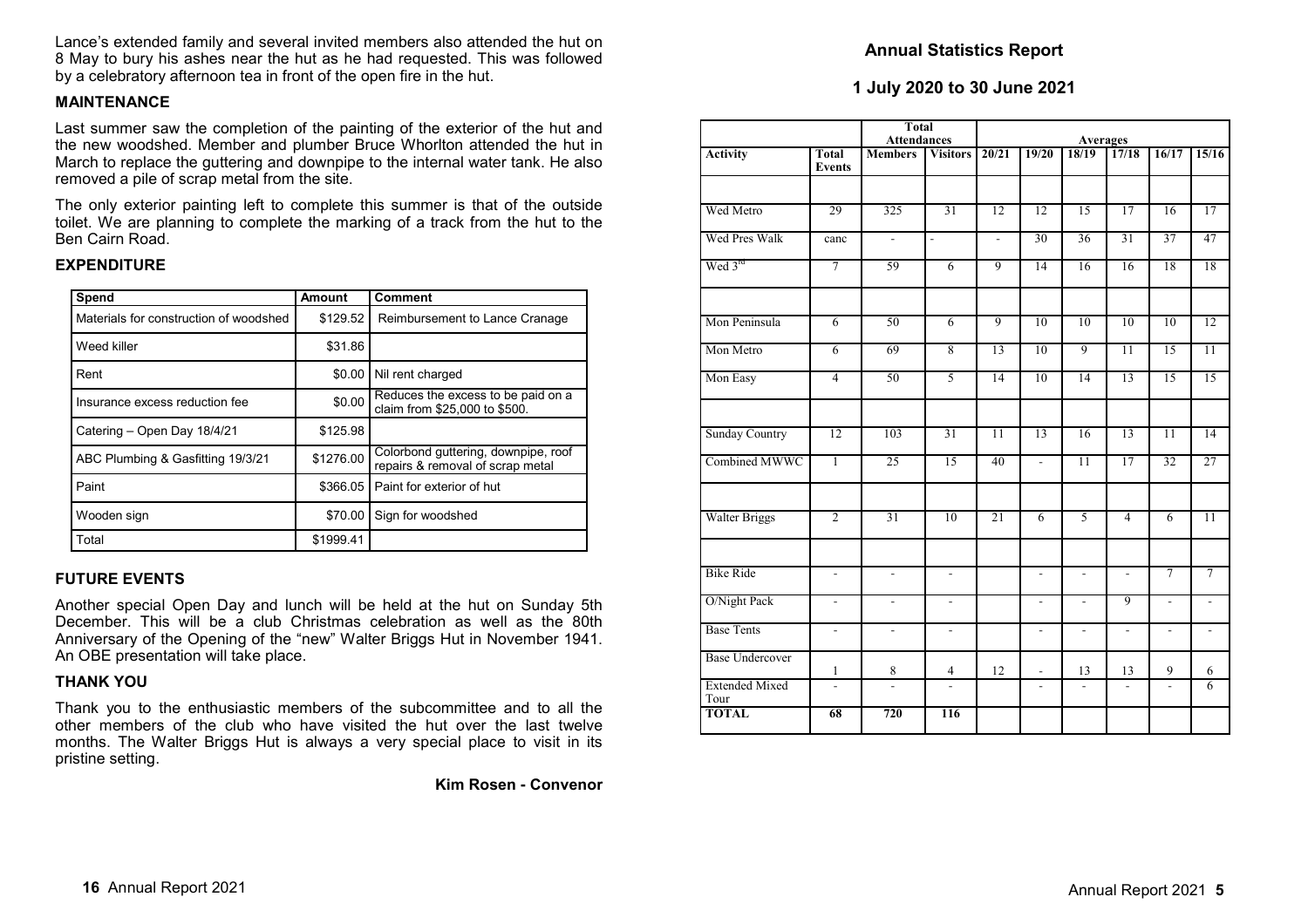## **Treasurer's Report**

#### **Melbourne Walking Club Inc (Not For Profit Reporting)June 2021 Annual Financial Statements**

#### **Executive Committee Report for the Year Ended 30 June 2021**

 The financial statements have been prepared in accordance with the mandatory Australian Accounting Standards applicable to entities reporting under the Australian Charities and Notfor-profits Commission Act 2012 and the significant accounting policies disclosed below.

Your MWC Executive present this report for the financial year ended 30 June 2021.

#### **Executive Committee**

 The names of each person who has been a office holder during the year and to the date of this report are:

- President: Trevor Rosen
- Secretary: Michael Corrigan
- Vice President Charlie Freedman
- Treasurer: Terry Simpson
- Activities Officer Jenny Hosking
- Membership Officer John Rankin
- General Committee Members: David Jones, Kim Rosen, Jenny Hosking and Richard Simpson (February 2021)

#### **Principal Activities**

 The principal activity of the club during the financial year was the promotion and encouragement of recreational walking and other activities in congenial company and to foster the conservation of our natural heritage.

#### **Review of Operations**

 During the year, the club continued to engage in its principal activity, the results of which are disclosed in the attached Financial Statements.

The net current year deficit of the club for the financial year ended 30 June 2021 amounted to \$13,325.

#### **Short-term and Long-term Objectives**

1. The clubs short-term objectives are:

Promotion and encouragement of recreational walking and other activities and conservation.

Promote and encourage the use of the Mt Buller Lodge and The Walter Briggs hut for recreational activities.

2. The company's long-term objectives are:

Continuing promotion of the Clubs Activities with the recognition of changing demographics of membership.

Continue to be sustainable and strive for continuous improvement for membership experience.

3. To achieve its stated objectives, the club has adopted the following strategies:

The club strives to attract and retain members and recruit volunteers to work on the various club committees.

The committee members and leaders are essential for the club to continue providing the services that it does, and critical to it achieving all of its short-term and long-term objectives.

The Club establishes and fosters working partnerships with a range of community stakeholders.

## **Walter Briggs Hut Annual Report 2021**

The following report covers the period 1st July 2020 to 30th June 2021.

The year 2020-2021 was again severely disrupted by the changing Covid 19 restrictions, by a number of lockdowns, as well as by the road closure of the Mount Donna Buang Road for 3 weeks following the severe storms of 9 June. At the time of writing Melbourne is locked down again and it is unlikely that we will be able to visit the hut until after 5 November. The last visit to the hut by the subcommittee was on Sunday 4 July 2021.

#### **SUBCOMMITTEE**

The current members of the Walter Briggs Hut subcommittee are: Kim Rosen (Convenor), Trevor Rosen, Denis Ward, Michael Blackett, Tony Cagney, Barry Revill, Colleen Simpson, Terry Simpson and new members Marie Revill, Keith Davidson and John Gates.

We were able to hold Subcommittee Meetings on 9 November 2020 and on 23 March 2021 at the Walter Briggs Hut. (The last meeting was on 12 July 2021 at the Sandbelt Hotel).

Sadly, in March, we lost our valued subcommittee member and friend, Lance Cranage, a legend in the club, a Life Member and a dedicated supporter of the Walter Briggs Hut over many years. This included 11 years as the Chairman of the Hut Subcommittee from 1982-1993. Lance is greatly missed by us all.

#### **ACTIVITIES and EVENTS**

| <b>Type of Activity</b>                     | <b>Total number</b><br>of events | <b>Total number</b><br>of attendees | Average<br>number of<br>attendees |
|---------------------------------------------|----------------------------------|-------------------------------------|-----------------------------------|
| Open Day - advertised in circular           |                                  | 34                                  | 34                                |
| Subcommittee meetings (at WBH)              | 2                                | 14                                  |                                   |
| Working Bee - advertised in circular        |                                  | 6                                   | 6                                 |
| Working Bee – subcommittee & friends of hut | 9                                | 44                                  | 5                                 |
| Other visits                                | 4                                | 25                                  | 6                                 |
| Walk including a hut visit                  |                                  | 12                                  | 12                                |
| <b>Total Numbers</b>                        | 18                               | 135                                 |                                   |

An important event was the Open Day on 18 April 2021. A special feature was the Official Opening of Lance's Woodshed by his daughter and son. Thirty-four people attended to remember Lance and to celebrate the opening of the new woodshed. A gourmet sausage sizzle was provided and some people enjoyed a walk to the summit from the hut.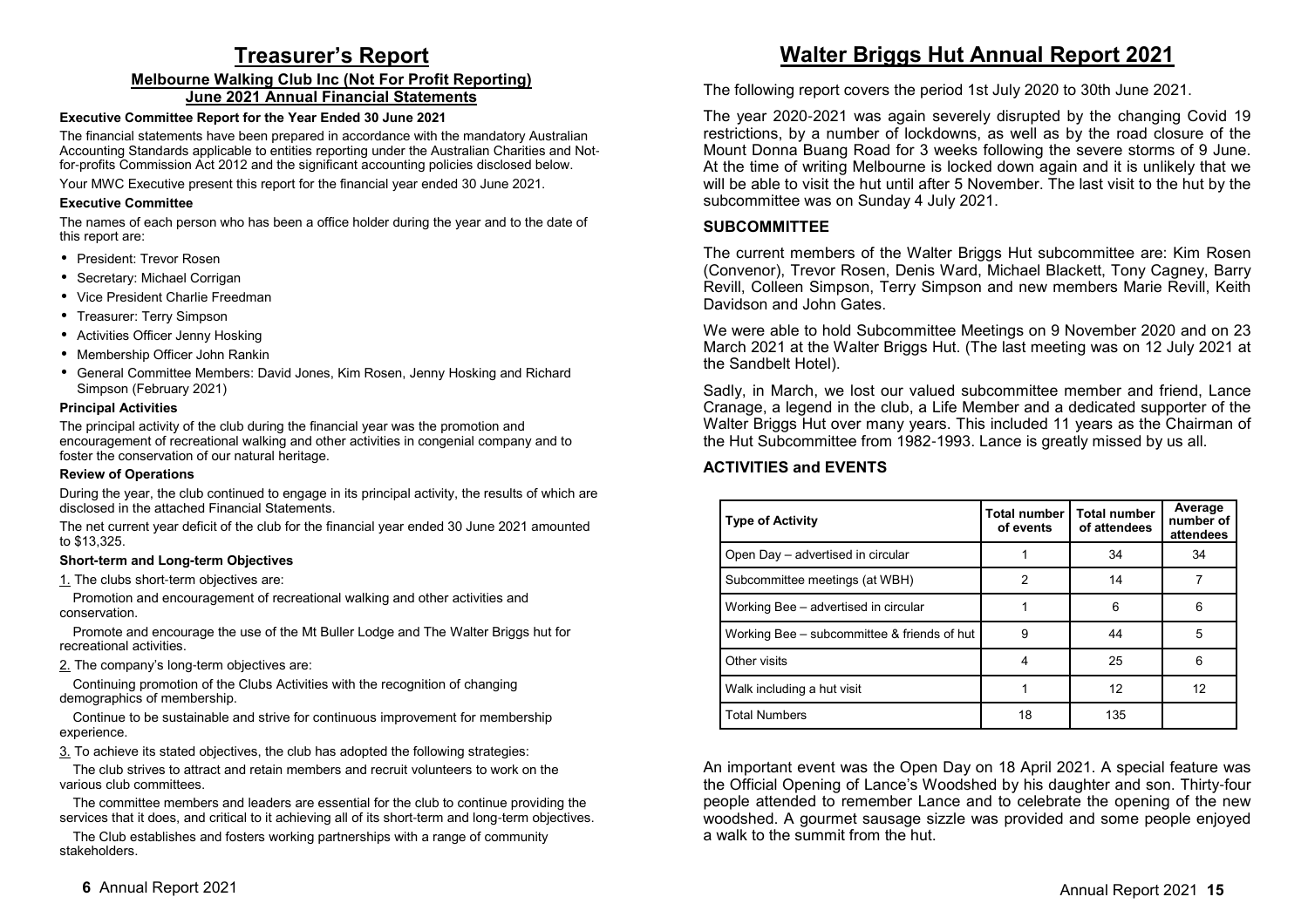**On-Line Booking**: The on-line booking system was a great success this year with many people managing to use the system without too much effort, but then to find the whole ski season was almost fully abandoned (except at the early in June and mid-July). Bookings paid for on line after that had to be refunded.

**Financially** we are way down on what it would have been if the season was not blocked by the lockdown. Cash in hand is \$41,260. In 2019 at the same time of the year the cash status was around \$82,370.

Unfortunately, total Lockdown refunds came to \$38,200. It is likely that had there been no lockdown due to the pandemic, more bookings would have evolved as the winter season progressed to become one of the best for many years and our financial status would have been very healthy. (Cash in hand \$41,260 + Refunds \$38,200 + bookings as mentioned another \$6,000).

**Usage of the Lodge**: We would like Club Members and their guests to use the facility, and we strongly encourage this. As a walking club, there should be more patronage since there are so many beautiful walking areas around the Buller / Stirling Mountains in summer periods. This lodge is not for the exclusive use of skiers, but available for every member of the Melbourne Walking Club.

Now that exclusive use is possible at very fair rates we would hope this will be taken up by members. See the Circular for additional details.

Report compiled by David Jones Sub-committee representative to the MWC Executive.

5th October 2021

**David Jones - Convenor**

| <u>MWC Incorporated Profit and Loss Account for the year ended 30 June 2021</u> |                       |                |             |  |
|---------------------------------------------------------------------------------|-----------------------|----------------|-------------|--|
| 1. Mount Buller Account                                                         | <b>Notes</b>          | 2021           | 2020        |  |
| <b>Income</b>                                                                   |                       | \$             | \$          |  |
| - Tariffs Winter                                                                |                       | 6,500          | 40,552      |  |
| - Tariffs Summer                                                                |                       | 10,800         | 2,960       |  |
| - Locker fees                                                                   |                       | 0              | 70          |  |
| - Interest and donations                                                        |                       | $\frac{20}{2}$ | 445         |  |
|                                                                                 | <b>Total Income</b>   | 17,320         | 44,027      |  |
| <b>Expenditure</b>                                                              |                       |                |             |  |
| <b>Fixed costs</b><br>- Site rental and service charge                          |                       |                | 12,715      |  |
|                                                                                 |                       | 18,683         |             |  |
| - Insurance                                                                     |                       | 9,918          | 6,754       |  |
|                                                                                 |                       | 28,601         | 19,469      |  |
| Variable costs                                                                  |                       |                |             |  |
| - Utilities, gas, electricity, telephone                                        |                       | 4,335          | 8,534       |  |
| - Repairs and maintenance                                                       |                       | 819            | 690         |  |
| - Sundry                                                                        |                       | 574            | 405         |  |
|                                                                                 |                       | 5,728          | 9,629       |  |
|                                                                                 | <b>Total expenses</b> | 34,329         | 29,098      |  |
| <b>Net Surplus (deficit)</b>                                                    |                       | $-17,009$      | 14,929      |  |
| 2.MWC general account                                                           |                       | 2,021          | <u>2020</u> |  |
| <b>Income</b>                                                                   |                       |                |             |  |
| Subscriptions                                                                   |                       | 14,075         | 14,105      |  |
| Donations and bequests                                                          | 1                     | 695            | 706         |  |
| Visitor fees                                                                    |                       | 331            | 195         |  |
| Government grant                                                                |                       | 2,000          | 0           |  |
| Sundry                                                                          |                       | 206            | 1349        |  |
|                                                                                 | <b>Total income</b>   | 17,307         | 16,355      |  |
| <b>Expenditure</b><br><b>Affiliation fees</b>                                   |                       | 2,834          | 5,036       |  |
| Circular printing & postage                                                     |                       | 2,852          | 2,537       |  |
| Insurance                                                                       |                       | 2,400          | 3,002       |  |
| Walk/tours expenses                                                             |                       | 216            | 400         |  |
| Walter Briggs Hut                                                               | 2                     | 1,999          | 742         |  |
| Training emergency first aid                                                    |                       | 2,000          | 0           |  |
| Sundry                                                                          |                       | 1,322          | 3,402       |  |
|                                                                                 | <b>Total expenses</b> | 13,623         | 15,119      |  |
|                                                                                 |                       |                |             |  |
| <b>Net Surplus (Deficit)</b>                                                    |                       | 3,684          | <u>1236</u> |  |
| TOTAL SURPLUS (DEFICIT) for the year                                            |                       | $-13,325$      | 16,165      |  |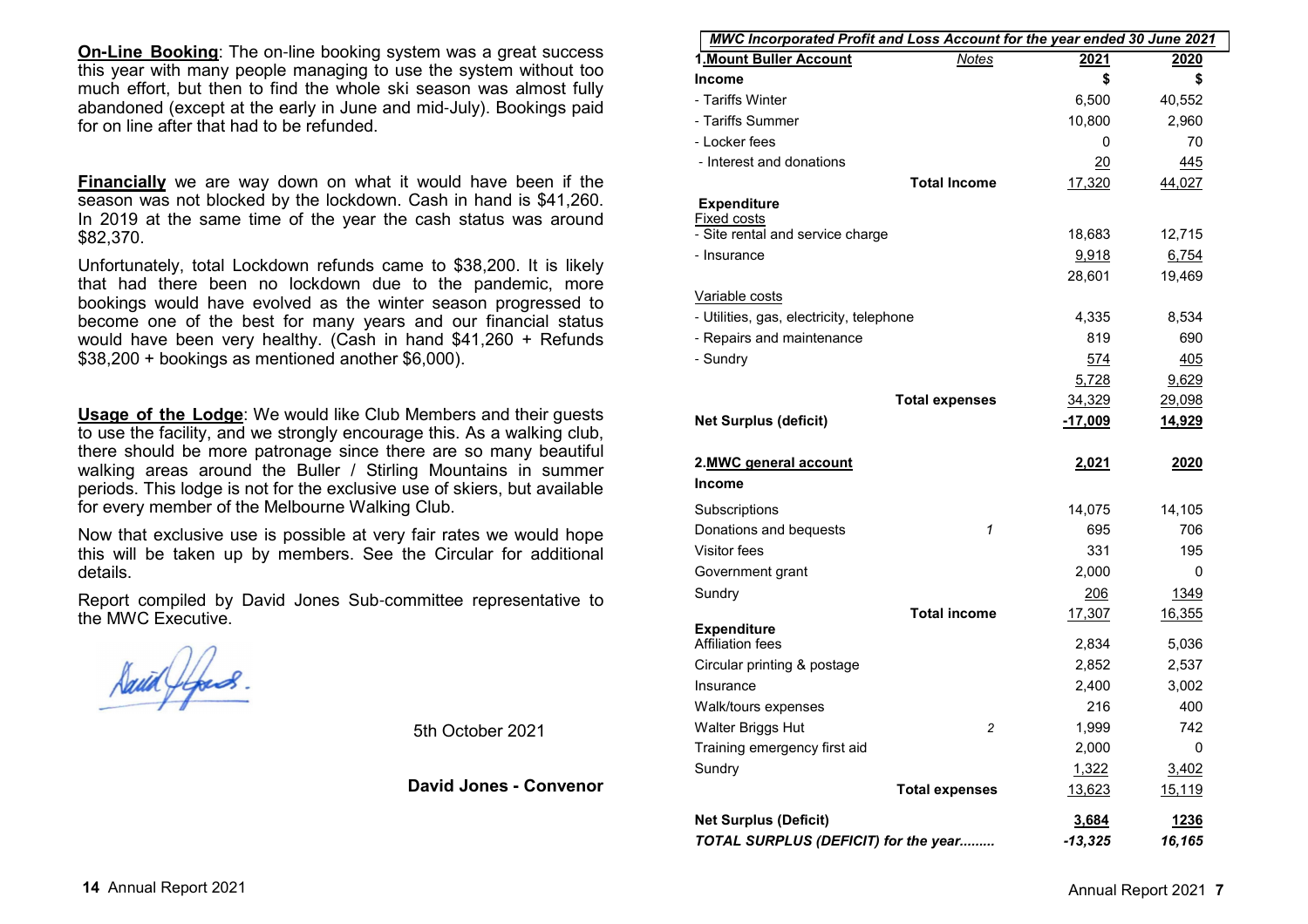| <b>MWC Incorporated Balance Sheet for the year ended 30 June 2021</b> |                |             |
|-----------------------------------------------------------------------|----------------|-------------|
|                                                                       | <u> 2021</u>   | <u>2020</u> |
|                                                                       | \$             | \$          |
| <b>Current Assets</b><br>Notes                                        |                |             |
| Cash and cash equivalents                                             |                |             |
| MWC general bank a/c & fixed deposit                                  | 38,410         | 37,498      |
| Mt Buller general & saver a/c                                         | 48,619         | 71,575      |
|                                                                       | 87,029         | 109,073     |
| Debtors & stocks                                                      |                |             |
| General debtors, badges                                               | 500            | 3,686       |
| Prepayments- Insurance                                                | 10,844         | 7,612       |
| Paypal deposits prepaid booking                                       | 23,498         | 0           |
| <b>Total current Assets</b>                                           | 121,871        | 120,372     |
| <b>Current Liabilities</b>                                            |                |             |
| <b>Advance tariffs- Mt Buller</b>                                     | 23,498         | 0           |
| Advance subscriptions MWC                                             | 4,915          | 8,038       |
| Creditors and expense accruals                                        | $\overline{0}$ | 5,550       |
| <b>Total Current Liabilities</b>                                      | 28,413         | 13,588      |
| <b>Net Current Assets</b>                                             | 93,458         | 106,784     |
| <b>Fixed Assets</b>                                                   |                |             |
| 3<br>Mt Buller Lodge- at cost                                         | 439,210        | 439,210     |
| <b>Total Fixed Assets</b>                                             | 439,210        | 439,210     |
|                                                                       | 532,668        | 545,994     |
| <b>Equity</b>                                                         |                |             |
| Accumulated Funds - General                                           | 67,764         | 64,082      |
| Accumulated Funds - Mt Buller                                         | 464,904        | 481,912     |
|                                                                       | 532,668        | 545,994     |

## **Annual Report on the Mount Buller Lodge for 2021**

**The 2021 Season**: The winter season of 2021 was exceptional ... apparently! Unfortunately not so exceptional for bookings and income for the club as the lockdown induced by the COVID-19 pandemic robbed us and every other club in the alpine areas desperately needed funding. To be down in funding two years in a row is considered almost a disaster. Should next year be a bad snow year or suffering another lockdown like the last two years will see the Mt Buller Lodge struggle severely to be financially positive.

Summer use for this coming season is desperately needed in order to make up for the winter shortfall.

**Summer use**: So, we have devised a way to assist members and guests to book the lodge for a holiday where a member and family and any friend or guest can take over the lodge exclusively for a short period. The cost is reasonable especially if the number of people using the lodge is more than 6.

**Winter Tariffs (2021 season)** were unchanged from the previous year, summer tariffs have remained the same for winter 2021. Next year the tariffs will rise due to the recent rate valuation increase. The bi-annual end of season sub-committee meeting is in October. It is here we will discuss the tariff increase necessary to cover the rental and insurance increases.

**Insurances**: Insurance was due in April 2021. As a result we were forced to change insurance providers to find the best possible premium in the market. Even so, a substantial increase has hit the club which had to pay an annual premium of \$13,150. Compare this to Lodge Insurance paid in April 2019 = \$8,396. This before the terrible bush fires in December of 2019.

**Site Rental**: The cost for this year (2021) was \$8,533, but a rental relief payment was received at \$2,834 effectively halving one of our larger out-goings. The other larger payment was the Mt Buller service Charge at \$10,149.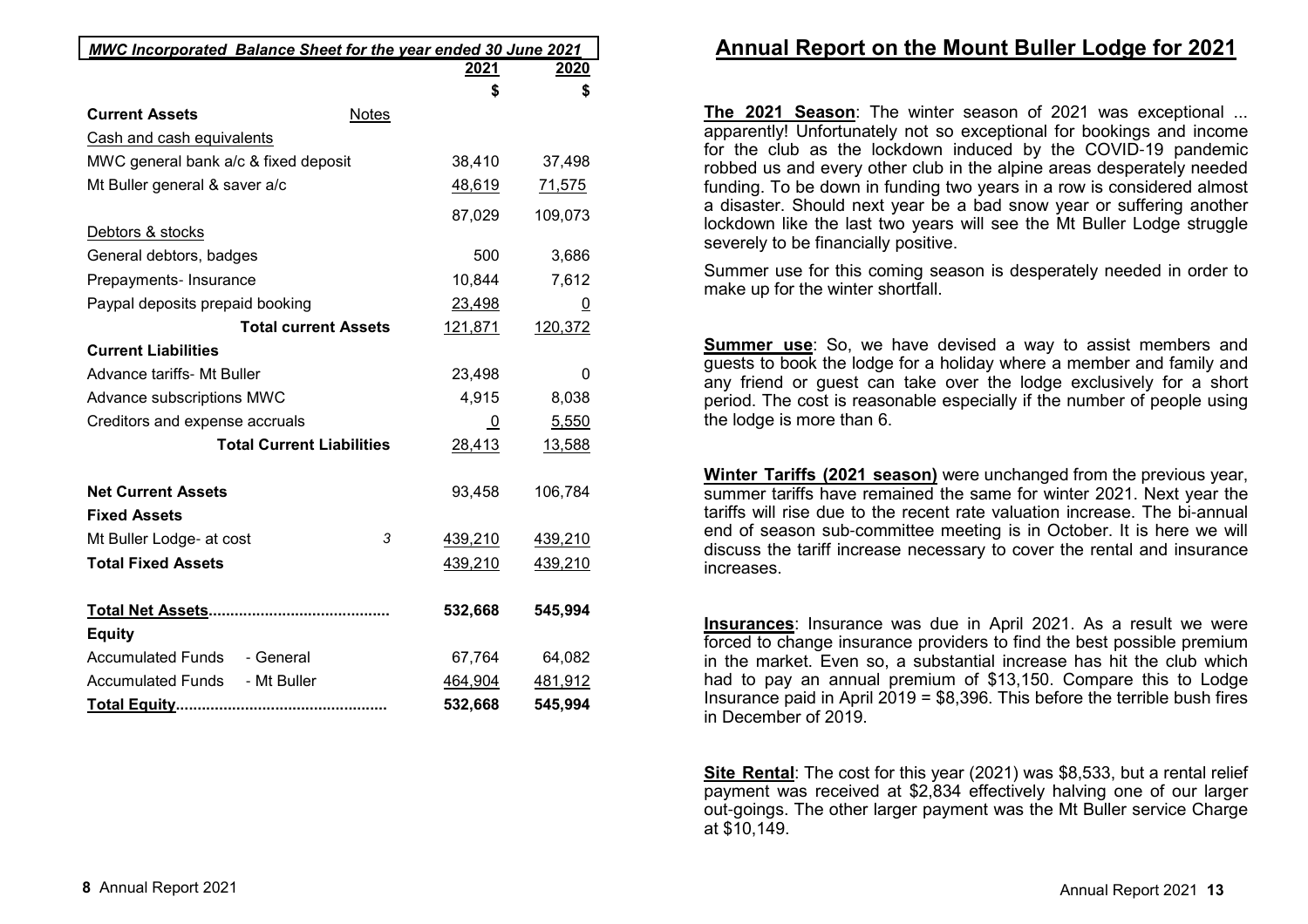## **TREASURERS REPORT FOR THE YEAR ENDED 30 June 2021**

The overall result for the year to 30 June 2021 was a \$13,325 deficit as detailed in the following summary and commentary.

|                                                             |                        | 2021 2020 2019 2018            |     |
|-------------------------------------------------------------|------------------------|--------------------------------|-----|
|                                                             |                        |                                |     |
| Surplus/ (Deficit) - MWC General Account 3,684 1,236 (3750) |                        |                                | 799 |
| -Mt. Buller Lodge Account                                   | (17,009) 14,929 14,617 |                                | 967 |
| <b>TOTAL MWC Surplus/(Deficit)</b>                          |                        | $(13,325)$ 16,165 10,867 1,766 |     |

## Melbourne Walking Club

A surplus of \$3,684 for the year, compared to the previous year of a surplus of \$1,236 was due largely to a Covid rebate from Bushwalking Victoria.

### Mt Buller Lodge

A deficit for the year of \$17,009 was recorded. Income for the year 2020/2021 was severely affected by the Covid-19 Virus as there are no winter bookings due to the Mt. Buller closure. The 2021/22 year will also be badly affected by the Covid 19 Virus.

In our opinion, however, The Mt Buller Lodge has sufficient cash reserves for the coming year. Strategies are in place to increase the income of the Lodge. But the Covid-19 impact remains a serious risk to the Lodge.

## **T. Simpson - Treasurer.**

## **REVIEWERS REPORT FOR THE YEAR ENDED 30 June 2021**

I have examined the Accounts of the Melbourne Walking Club Incorporated. From the information available and the explanations received I am of the opinion that the accompanying Financial Statements are properly drawn up so as to present a fair view of the operations of the Club for the year ended 30 June 2021 and the financial position at that date.

## **C R Denovan - Honorary Reviewer.**

#### **Notes to the Accounts**

| Note 1                                                                                                        | 2021 | 2020 |
|---------------------------------------------------------------------------------------------------------------|------|------|
| 2021 includes a donation of \$500 from Robert Bleakly<br>2020 includes a bequest of \$500 from David Bleakly. | 695  | 706. |

#### **Note 2 Walter Briggs Hut**

The increased focus in 2019 on the Walter Briggs Hut was part of a strategy of improving this iconic hut, the providing members with a special walking experience. Spending has continued through to 2021.

2019 \$6,214 2020 \$742 2021 \$1,999

| Note 3                                      | Mt Buller lodge                                                                                                    |                                                      |                                                      |
|---------------------------------------------|--------------------------------------------------------------------------------------------------------------------|------------------------------------------------------|------------------------------------------------------|
| Mt Buller lodge cost<br>Net carrying amount | Mt Buller lodge extensions cost<br>Mt Buller Lodge furniture and fittings at cost<br>Less accumulated depreciation | 263.720<br>175.490<br>55.516<br>(55, 516)<br>439.210 | 263.720<br>178.490<br>55.516<br>(55, 516)<br>439.210 |

Fair Market Value

Mt Buller Lodge Fair Value as at 30 June 2021

- The Mt Buller Sub Committee& The MWC Executive Committee are of the view that current Fair Market Value "FMV" of the Mt Buller Lodge is in excess of \$2m. Based on current market assessments.
- As at the 30th June 2020, as a result of the uncertainty caused by the Covid outbreak, no view was taken as to the "FMV".
- As at 30 June 2019 a value of \$1.1M was provided by the Mt Buller Sub Committee.

Depreciation was previously not charged against cost of the lodge. Changes to New accounting standards AASB 1053 allow 'not for profit entities' to apply Reduced Disclosure Requirements from 1 January 2018. This means Mt Buller Lodge need not be depreciated, but the Fair Value of the Lodge must be noted in the Accounts.

#### **Financial Statements**

The Financial Statements cover the Melbourne Walking Club Inc. Not For Profit (ACNC Non-reporting) as an individual entity incorporated and domiciled in Australia.

The Financial Statements were authorised for issue on 23 September 2021 by the Executive Committee of the Club.

**T. Simpson**

**TreasurerDate 23 September 2021** **T. Rosen**

**President**